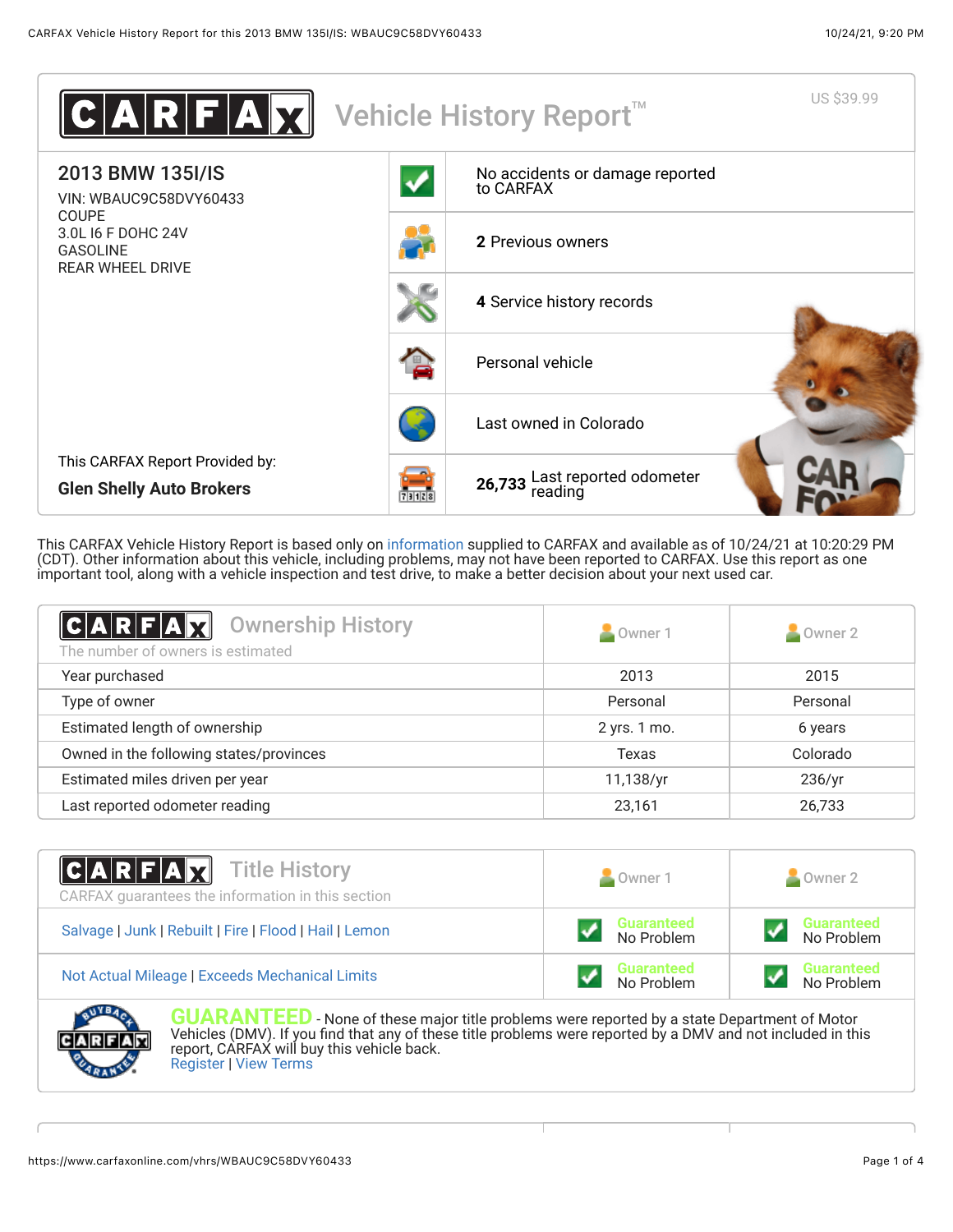<span id="page-1-0"></span>

| <b>Additional History</b><br>ARFA<br>Not all accidents / issues are reported to CARFAX                                                | Owner 1                | Owner 2                |
|---------------------------------------------------------------------------------------------------------------------------------------|------------------------|------------------------|
| <b>Total Loss</b>                                                                                                                     | No Issues              | No Issues              |
| No total loss reported to CARFAX.                                                                                                     | Reported               | Reported               |
| <b>Structural Damage</b>                                                                                                              | No Issues              | No Issues              |
| No structural damage reported to CARFAX.                                                                                              | Reported               | Reported               |
| <b>Airbag Deployment</b>                                                                                                              | No Issues              | No Issues              |
| No airbag deployment reported to CARFAX.                                                                                              | Reported               | Reported               |
| <b>Odometer Check</b>                                                                                                                 | No Issues              | No Issues              |
| No indication of an odometer rollback.                                                                                                | Indicated              | Indicated              |
| <b>Accident / Damage</b>                                                                                                              | No Issues              | No Issues              |
| No accidents or damage reported to CARFAX.                                                                                            | Reported               | Reported               |
| <b>Manufacturer Recall</b><br>No open recalls reported to CARFAX. Check with an authorized <b>BMW</b><br>dealer for any open recalls. | No Recalls<br>Reported | No Recalls<br>Reported |

<span id="page-1-1"></span>

|            |                | the industry average of 15,000 miles per<br>year.                      |                                                                                                               |                                            |
|------------|----------------|------------------------------------------------------------------------|---------------------------------------------------------------------------------------------------------------|--------------------------------------------|
| Date       | <b>Mileage</b> | Source                                                                 | <b>Comments</b>                                                                                               |                                            |
| 08/26/2013 |                | Colorado<br>Motor Vehicle Dept.                                        | Vehicle purchase reported                                                                                     |                                            |
| 08/26/2013 | 15             | Texas<br>Motor Vehicle Dept.<br>Keller, TX<br>Title #22034041503103429 | Title issued or updated<br>- First owner reported<br>- Loan or lien reported<br>- Vehicle color noted as Blue | - Titled or registered as personal vehicle |
| 08/01/2014 |                | Texas<br>Motor Vehicle Dept.<br>Keller, TX<br>Title #22034041503103429 | - Loan or lien reported<br>- Passed safety inspection<br>- Vehicle color noted as Blue                        | Registration issued or renewed             |
| 09/24/2015 | 23,161         | Colorado<br><b>Inspection Station</b>                                  | Passed emissions inspection                                                                                   |                                            |

https://www.carfaxonline.com/vhrs/WBAUC9C58DVY60433 Page 2 of 4

Date Mileage Source **Comments**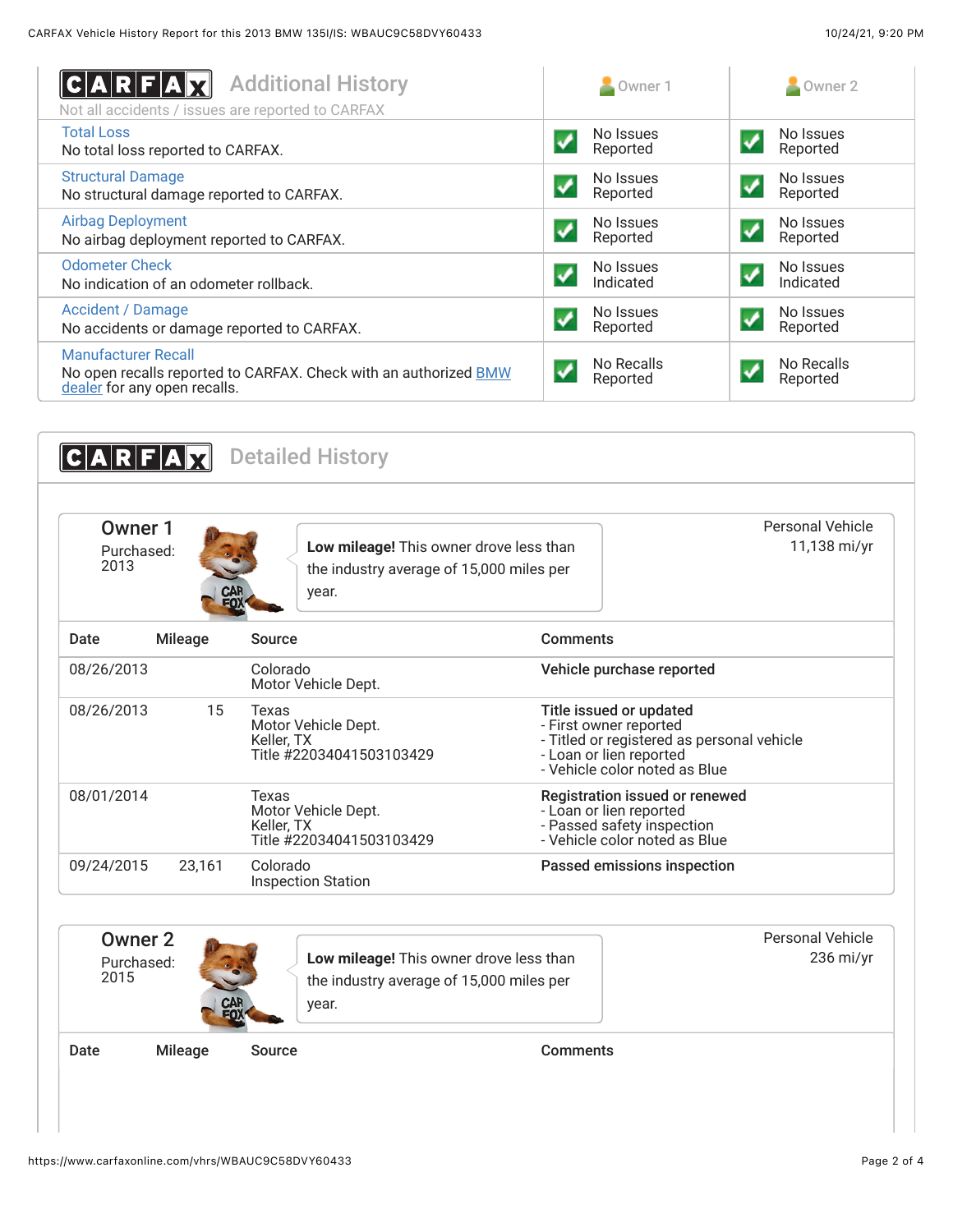| 09/29/2015 |        | Colorado<br>Motor Vehicle Dept.<br>Boulder, CO<br>Title #07T218622                                                                  | Title or registration issued<br>- New owner reported                                                                                                                                                                                                                                                  |
|------------|--------|-------------------------------------------------------------------------------------------------------------------------------------|-------------------------------------------------------------------------------------------------------------------------------------------------------------------------------------------------------------------------------------------------------------------------------------------------------|
| 09/22/2016 |        | Colorado<br>Motor Vehicle Dept.<br>Boulder, CO<br>Title #07T218622                                                                  | Registration issued or renewed                                                                                                                                                                                                                                                                        |
| 07/20/2017 | 25,760 | Gebhardt Volkswagen<br>Boulder, CO<br>303-444-1644<br>bouldervw.com<br>4.5 / 5.0<br>30 Verified Reviews<br>3 Customer Favorites     | C Vehicle serviced<br>- Maintenance inspection completed<br>- Recommended maintenance performed<br>- Cabin air filter replaced/cleaned<br>- Brake fluid flushed/changed<br>- Oil and filter changed<br>- Tire condition and pressure checked<br>- Engine checked<br>- Drivability/performance checked |
| 09/25/2017 |        | Colorado<br>Motor Vehicle Dept.<br>Boulder, CO<br>Title #07T218622                                                                  | Registration issued or renewed<br>- Title or registration issued                                                                                                                                                                                                                                      |
| 06/20/2018 | 26,042 | Gebhardt Volkswagen<br>Boulder, CO<br>303-444-1644<br>bouldervw.com<br>4.5 / 5.0<br>30 Verified Reviews<br>3 Customer Favorites     | Vehicle serviced                                                                                                                                                                                                                                                                                      |
| 10/08/2018 |        | Colorado<br>Motor Vehicle Dept.<br>Boulder, CO<br>Title #07T218622                                                                  | Title or registration issued                                                                                                                                                                                                                                                                          |
| 07/30/2019 | 26,426 | AutoHaus Boulder<br>Boulder, CO<br>303-468-1166<br>autohausboulder.com<br>4.9 / 5.0<br>34 Verified Reviews<br>47 Customer Favorites | Vehicle serviced<br>- Battery/charging system checked<br>- Battery replaced                                                                                                                                                                                                                           |
| 10/23/2019 |        | Colorado<br>Motor Vehicle Dept.<br>Boulder, CO<br>Title #07T218622                                                                  | <b>Registration issued or renewed</b>                                                                                                                                                                                                                                                                 |
| 09/14/2020 | 26,700 | Colorado<br><b>Inspection Station</b>                                                                                               | Passed emissions inspection                                                                                                                                                                                                                                                                           |
| 09/17/2020 |        | Colorado<br>Motor Vehicle Dept.<br>Boulder, CO<br>Title #07T218622                                                                  | <b>Registration issued or renewed</b>                                                                                                                                                                                                                                                                 |
| 08/30/2021 | 26,733 | Gebhardt Volkswagen<br>Boulder, CO<br>303-444-1644<br>bouldervw.com<br>4.5 / 5.0<br>30 Verified Reviews<br>3 Customer Favorites     | C Vehicle serviced<br>- Maintenance inspection completed<br>- Brake fluid flushed/changed                                                                                                                                                                                                             |